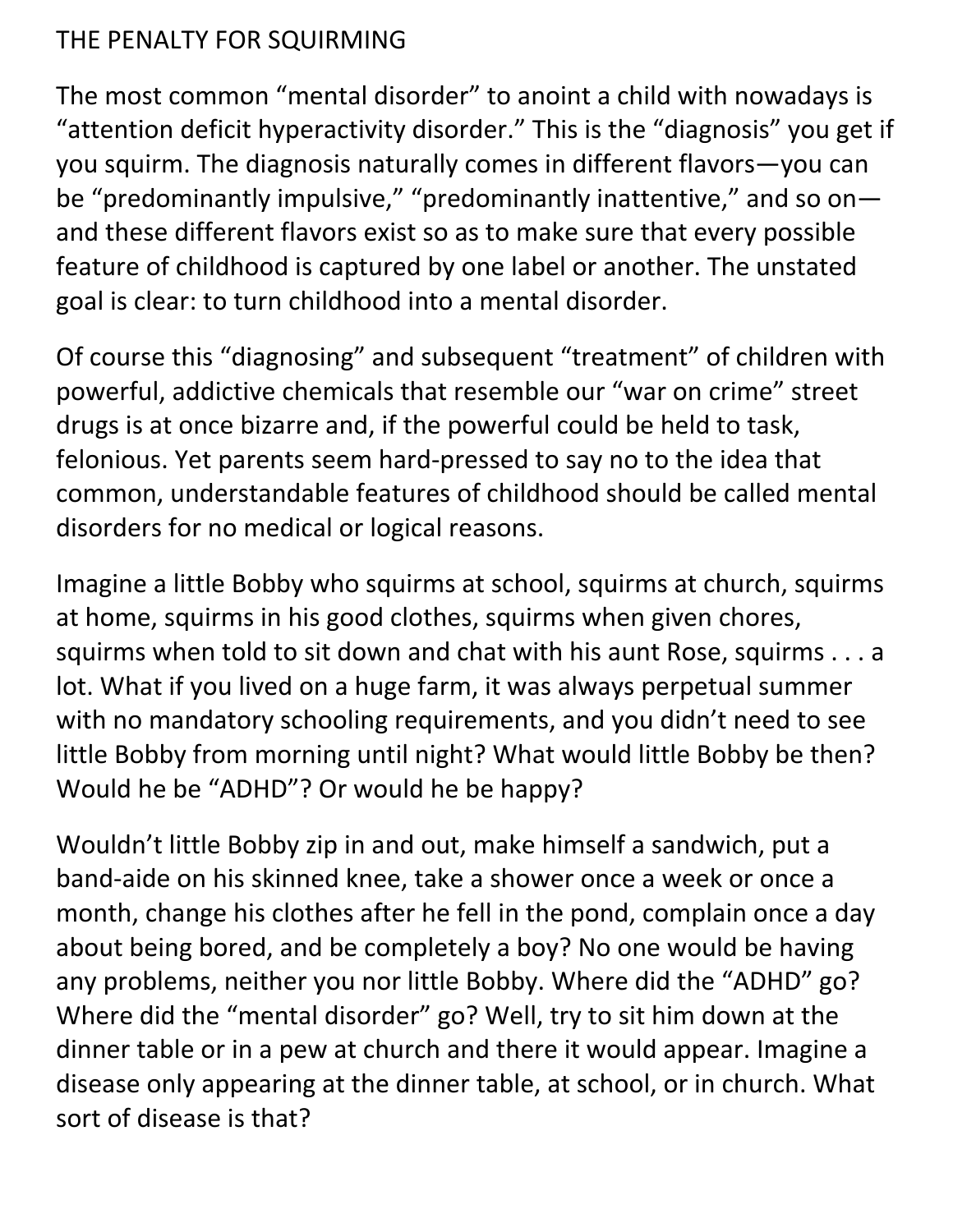The "problem" would, of course, return the second you tried to impose unnatural constraints on little Bobby's energy. Try to have him sit still during a sermon in church—now you have a problem. Try to have him sit still at a rule-burdened dinner table—"eat your peas first, sit up straight, stop fidgeting"—and you have a problem. Try to have him not climb on something that looks promising to climb. Then you would have a problem. Have you ever seen a child NOT climb on things that were there to be climbed on? Asserting your stubborn desire to climb on everything you encounter may well get you into hot water but it should not get you a mental disorder label.

We shouldn't label children with non-existent mental disorder labels. This is oppressive. Oppression of this sort goes on all the time. David Walker is a licensed psychologist in Seattle, Washington who's consulted with the Fourteen Tribes & Bands of the Yakama Indian Nation since 2000. Prior to moving into private practice, he was a core faculty member of the Washington School of Professional Psychology and has served on faculties at Heritage University, Oakland University, and Wayne State University Medical School. David explained to me:

"Attention Deficit Hyperactivity Disorder (ADHD) is the new way to label American Indian children as 'feebleminded.' Tuning out and misbehaving in relation to the stultifying, manualized, test-anxiety ridden public education system is entirely understandable, and that's where ADHD kids are often first 'detected.' If one looks at the social amnesia of today's mental health system, you'll soon discover that current ideas and concepts have many historical echoes. There's little attention given to the fact that newer ideas in Western mental health are often merely updated language.

"For example, during the height of the American Indian boarding school era in the 1930s and 1940s, the term 'feebleminded' was used to describe children considered 'morally defective' as a result of being too active or impulsive, nonconformist, inattentive, or rebellious. In this way,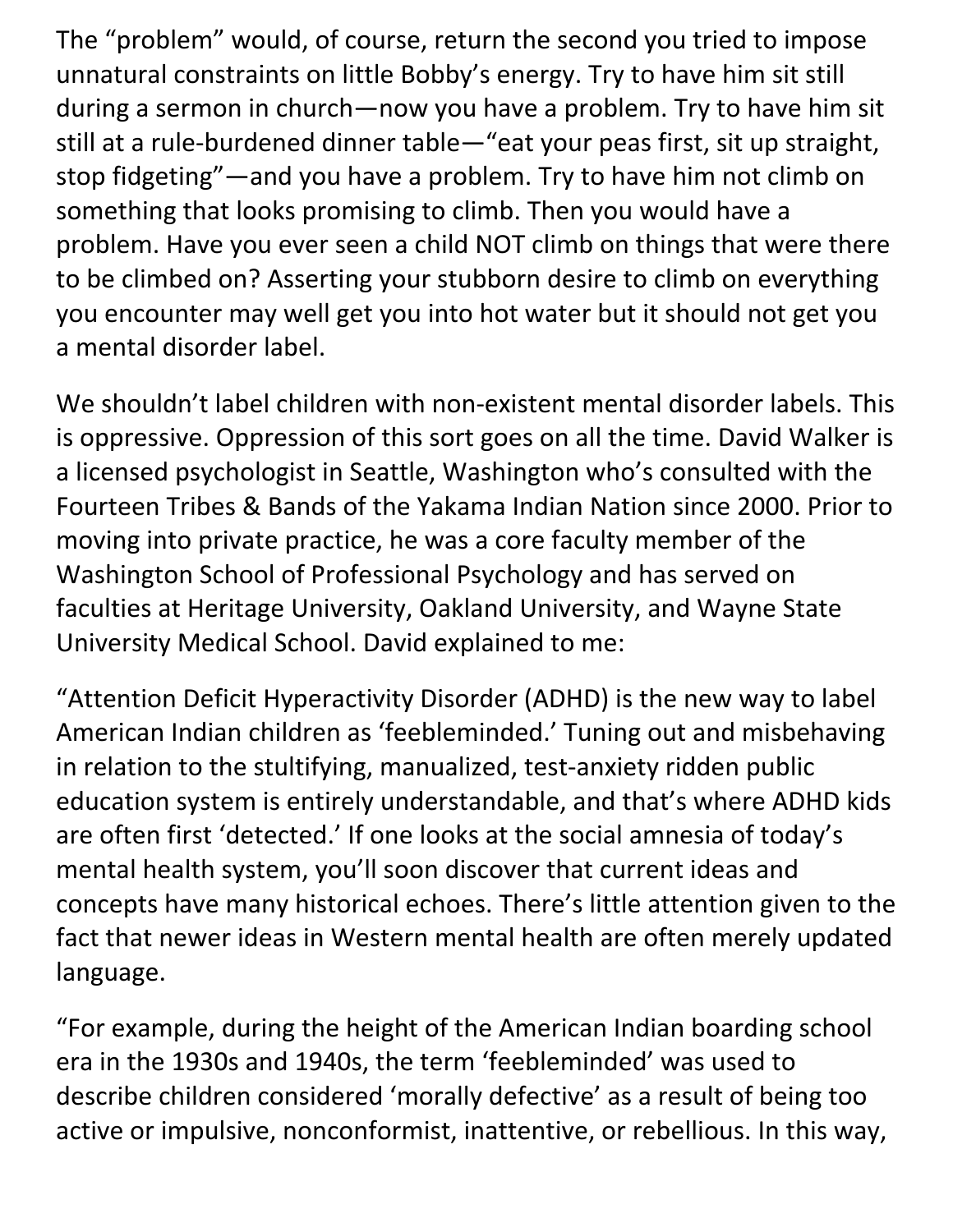such children were maligned and segregated from whatever limited opportunities were available to others considered to be their superiors.

"When we look at today's public education system in the U.S., which has continued to fail Native children, we find the current epidemic ADHD diagnosis began in Indian Country in the late 1990s. It is only in the last ten years that the high rate of U.S. ADHD diagnosis in other children has even begun to catch up.

"The fact that Native children remain more than twice as likely to end up in special education classrooms than children from other ethnic backgrounds speaks to the continuity of historical segregation and their stigmatizing as uneducable by the U.S. mental health system. ADHD, therefore, continues a process that 'feeblemindedness' began. This process was so effective by the late 1960s that surveys of emerging teachers revealed the vast majority were reluctant to teach American Indian kids. Even today, it remains difficult to recruit quality educators toward the beleaguered American Indian education system in the U.S."

Marilyn Wedge is a family therapist with 27 years of experience. She is the author of three books, most recently A Disease called Childhood: Why ADHD became an American Epidemic. Dr. Wedge holds a doctorate from the University of Chicago and was a post-doctoral fellow at the Hastings Center for Bioethics. Marilyn explained to me:

"As a child therapist since 1987, I have seen an alarming increase in children being diagnosed with mental disorders and prescribed psychiatric drugs. For more than 25 years, I have helped children by using safe and effective family and school interventions. I have successfully treated all kinds of childhood problems--attention and focusing issues, school misbehavior, distractibility, anxiety, oppositional behavior and sadness--without ever referring them for psychiatric medication.

"In 1987, when I started my practice, less than 3 percent of American children were diagnosed with what was then called ADD. By 2016, the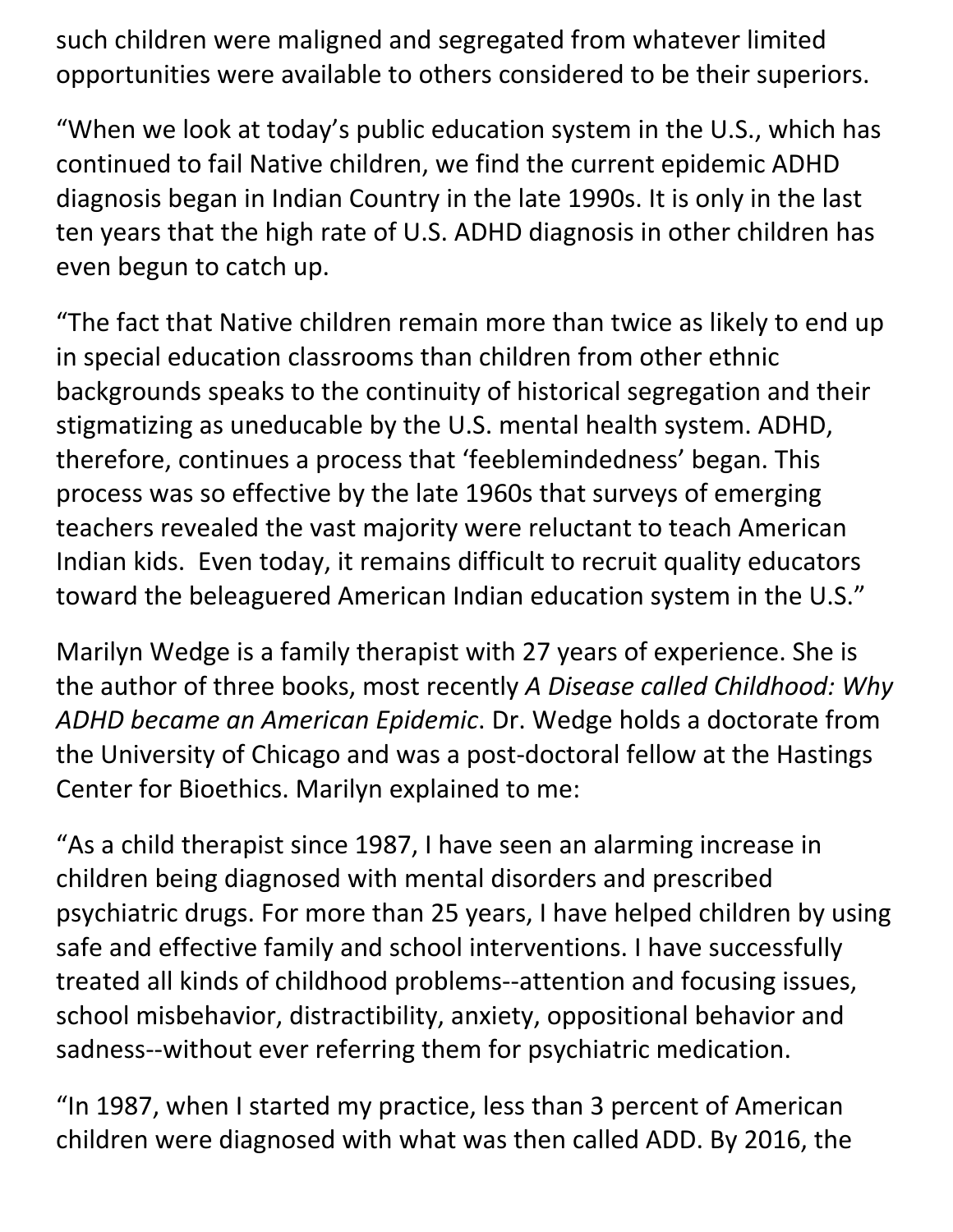number increased by 300 percent. Today, 12 percent of our children are diagnosed with what is now called ADHD. Alarmed by this explosion in diagnosis, I decided to write *A Disease called Childhood* with three purposes in mind: (1) to understand the causes of this exploding epidemic of ADHD diagnoses; (2) to discover the effects of culture and society on how children's problems are understood and treated; and (3) to offer parents practical strategies to help their children without psychiatric drugs.

"When I researched ADHD in other advanced countries, I found that the rates of diagnosis have remained relatively low. In France and Finland, for example, the number is 1 percent or less. Unlike the United States, the typical treatment for childhood troubles in these countries is not medication, but family therapy and interventions at the child's school. Diagnosing a child takes at least eight sessions of evaluating the child and his family, not going through a twenty-minute checklist of symptoms.

"If ADHD were a true biological disorder of the brain, why is the rate of diagnosis so much higher in America than it is abroad? Or is it a matter of perception—of how children and childhood are viewed in various cultures? In my research I found that differing approaches to psychiatry, parenting, child diet, electronic screen exposure and education accounted for the difference in rates of ADHD across the globe."

Behaviors are not symptoms of a medical disorder unless they are symptoms of a medical disorder. We must fairly and appropriately distinguish between a behavior like restlessness that in virtually all children is not a symptom of a medical disorder from signs and symptoms that are indeed indicators of a medical disorder. Should a child learn to be orderly in school? Yes, for the sake of civil society. But that is a very different question than whether a child should receive a mental disorder diagnosis for not being orderly in school. There the answer is no. The issue of "being orderly in school" is not a medical one. That little Bobby is squirming in not a reason to label him with a "mental disorder" label,